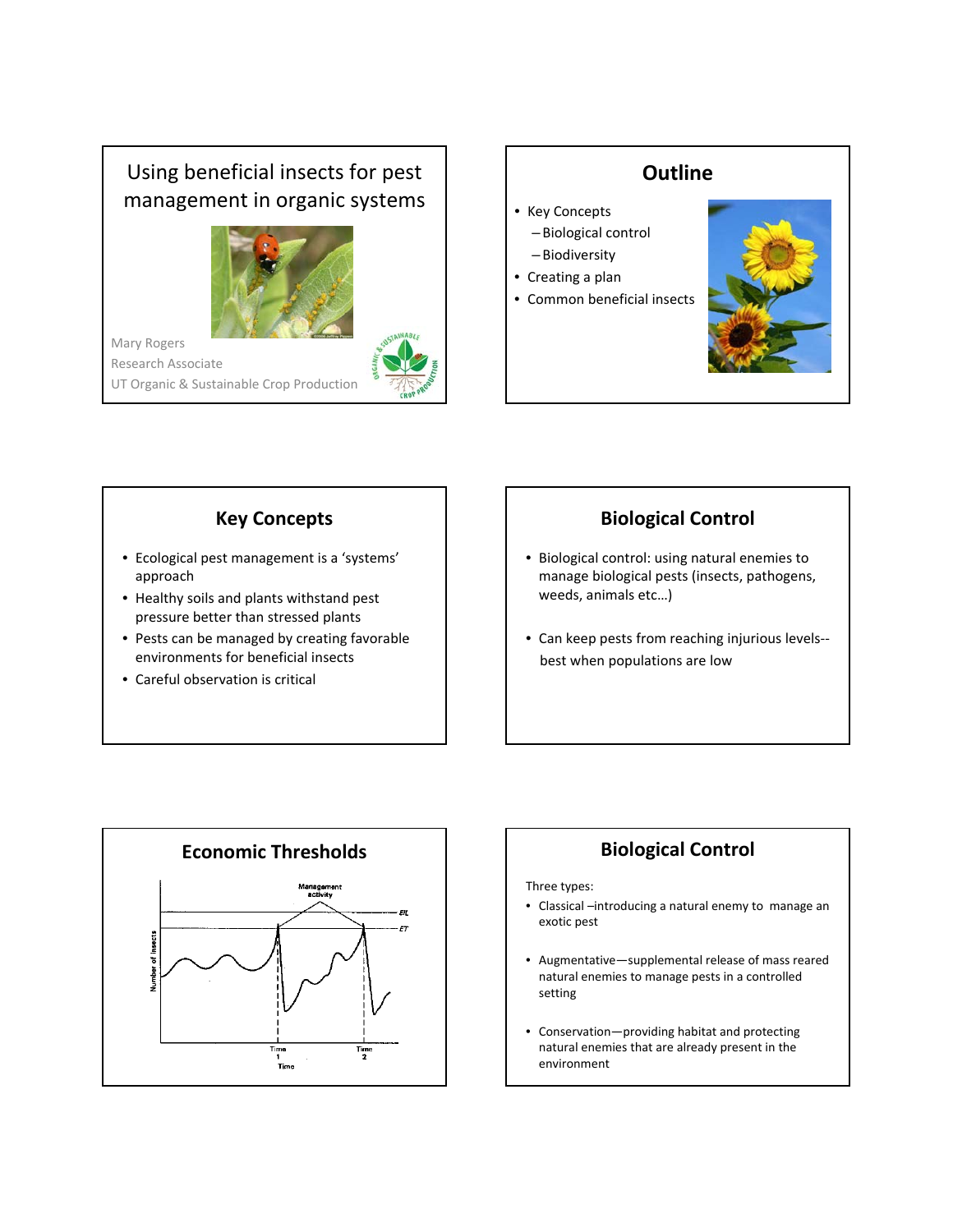### **Biological Control‐Ecology**

A **predator** attacks, kills and feeds on several prey

A **parasitoid** lives or feeds in or on a host



### **Biological Control‐Predators**

Examples of common predators:

- Lady beetles
- Lacewings
- Minute pirate bugs
- Predatory stink bugs
- Carabid beetles
- Spiders



### **Biological Control‐Parasitoids**

Examples of parasitoids:

- Tachinid flies
- Braconid wasps
- Ichneumonid wasps



### **Biological Control and Diversity**

Specialist herbivores (i.e corn borers, cucumber beetles, Colorado potato beetles) are attracted and retained by monoculture of their host plant to a greater extent than in diversified systems







Healthy plants are still attractive to pests, but are able to handle insect pressure better than stressed plants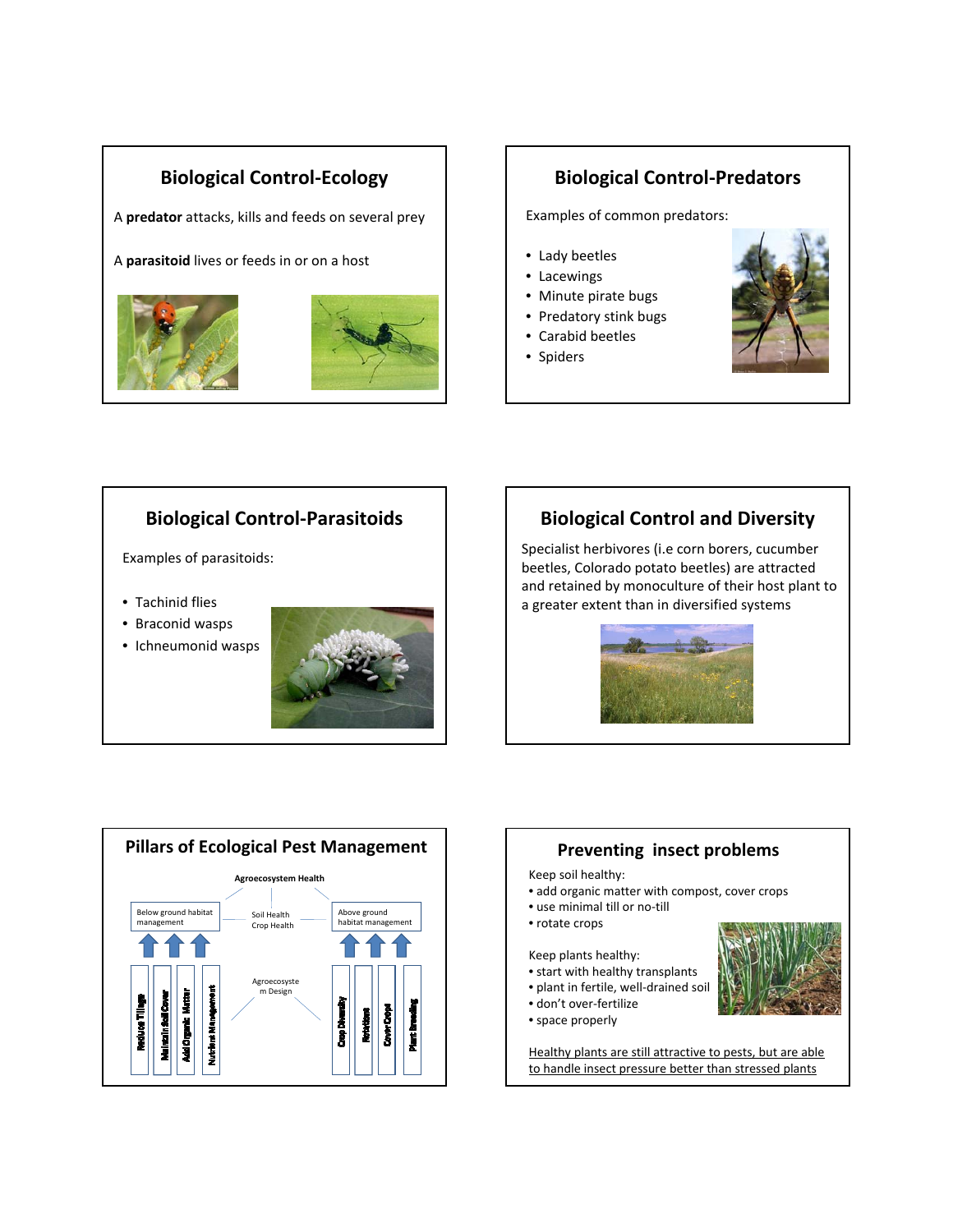### **Providing habitat: Beetle banks**

- Habitat for ground dwelling predatory beetles
- Grassy, undisturbed habitat is best
	- ‐Wheat, blue rye
	- ‐Orchardgrass, sudangrass, switchgrass ‐Fescues

Carabid ground beetle





### **Providing habitat: Ponds, ditches and riparian areas**

- Provides water for wildlife
- Provide another microclimate
- Provide constant habitat



### **Hedgerows or Windbreaks**

- Linear barrier of trees, shrubs or perennial grasses planted along edges or in between fields
- Used to reduce wind, wind erosion, crop desiccation
- Can provide a microclimate and constant habitat



### **Insectary Blocks, Borders or Strips**

- Planting of flowering mixes to attract predators and pollinators
- Ideally should:
	- Time bloom to meet needs of beneficials
	- Not compete with crop
	- Require little additional management



### **Enhancing Diversity**

- Include more species of crops and livestock
- Use legume‐based crop rotations
- Intercrop or strip crop
- Mix varieties of the same crop
- Grow cover crops
- Leave strips of wild vegetation at borders
- Leave areas of the farm untouched



### **Parasitoid‐Nectar Provision Hypothesis**

- Nectar increases fecundity and longevity of parasitoids
- Providing a constant supply of nectar may increase efficacy of biological control

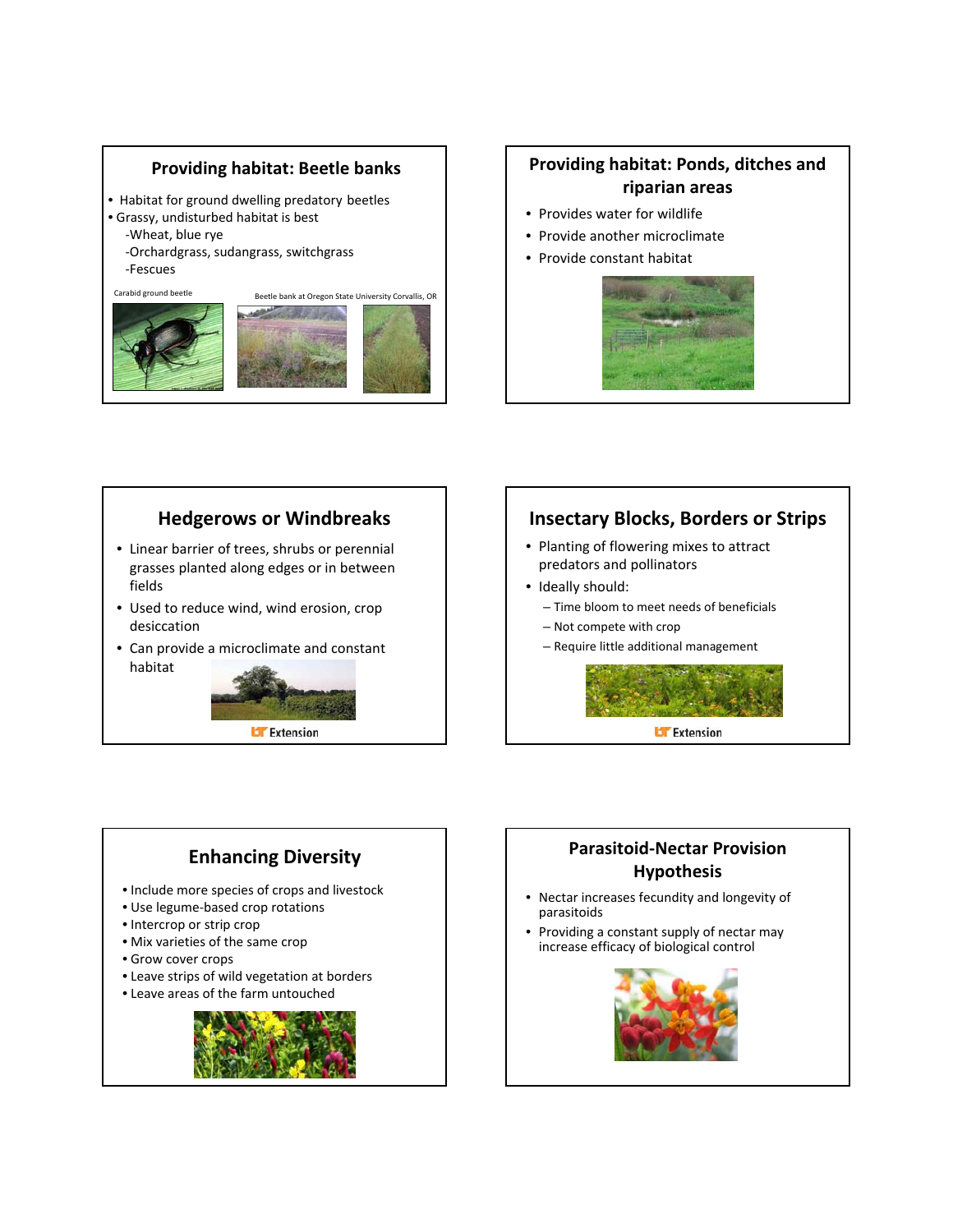### **Nectar Plant Management**

- Nectar plants should be blooming throughout the season, the earlier the better
- Plant within 200 yards from target crop
- Let some herbs flower or vegetables bolt

### **Plants for Natural Enemies**

| <b>Herbs</b> | <b>Wildflowers</b> |
|--------------|--------------------|
| Thyme        | Rue                |
| Fennel       | Yarrow             |
| Coriander    | Alyssum            |
| Dill         | Milkweed           |
| Mint         | Tansy              |
| Chamomile    | Verbena            |
| Rosemary     | <b>Buckwheat</b>   |
|              |                    |
|              |                    |

#### **Reduced pest pressure in strip‐till broccoli**

Project description:

• 'Belstar' broccoli transplanted into rototilled and strip‐tilled plots of Austrian winter pea and triticale

• Some plots oversown with red clover and annual ryegrass

• Plant growth, weeds, pest pressure and disease monitored weekly



#### **Flea beetle pressure in strip‐till broccoli**

Beetle pressure may have been lower in the strip tilled plots because:

1.Beetles were not able to easily find their hosts 2.Beneficial populations were higher in strip‐tilled plots



### **Is there a downside to diversity?**

- Providing for natural enemies could help the pests. Pests may have more "hiding places" and natural enemies may become less effective at finding prey.
- Increasing nectar may help pests, too. Pests may consume it themselves, or it could attract hyper parasitoids or result in inter‐guild predation.

**Monitor and keep track of any changes**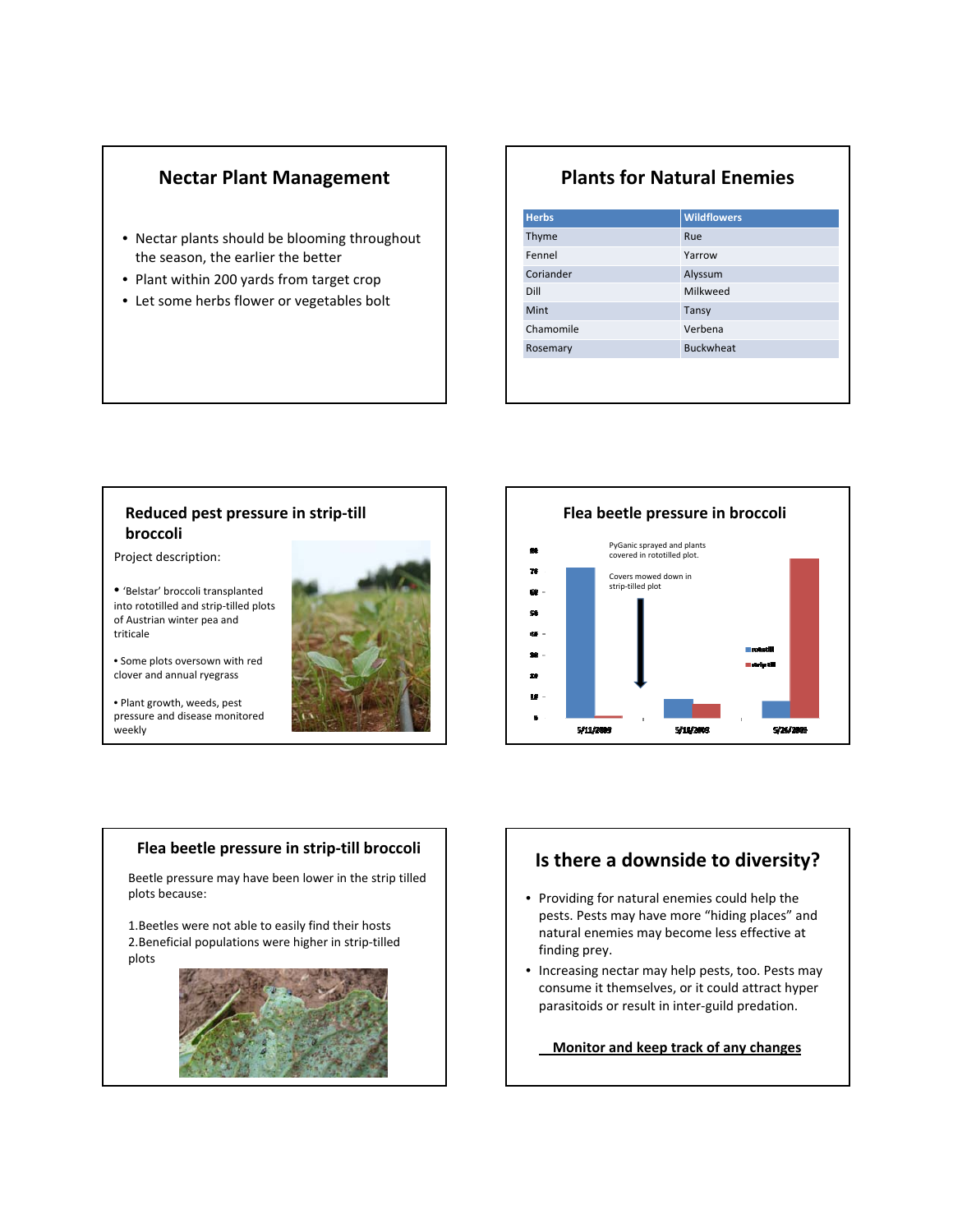### **Developing a Farmscaping Plan**

- What to consider when creating your plan:
	- Ecology of pests and beneficials
	- Timing
	- Identification strategies
	- Establishment costs and approach



### **Ecology of Pests and Beneficials**

- What are the key pests?
- What are the predators and parasites of those pests?
- What are the primary food sources, habitat, and other requirements of both pests and beneficials?
	- Where does the pest infest the crop/beneficial come from?
	- How is it attracted to the crop?
	- How does it develop in the crop?



From ATTRA 'Farmscaping to Enhance Biological Control

**Timing**

- When does the pest first appear?
- When do the populations become economically damaging?
- When do the predators and parasites of the pest appear? • When do food sources (nectar, pollen, alternate hosts, and
- prey) for beneficials first appear? How long do they last? • What native annuals and perennials can provide habitat?



From ATTRA 'Farmscaping to Enhance Biological Control'

### **Prevention Strategies**

- How can I reduce pest habitat (reduce overwintering sites, reduce/alter locations from which pest invades)?
- How can I increase beneficial habitat (insectary establishment, hedgerows, natural areas)?



### **Establishment Cost and Approach** • What/where are the seed/plant sources? • What is the cost of ground preparation, planting and maintenance for: – At least one year following establishment of perennials? – Number of plantings needed per season of beneficial habitat? • What are the equipment needs to plant/maintain habitat? From ATTRA 'Farmscaping to Enhance Biological Control' **Li** Extension

### **What to Do**

- Devote some land to farmscaping plants and experiment with different recommended crops and varieties on a small scale
- Use untreated seed and grow your own transplants if possible
- Monitor at different times of the day to see pollinators and natural enemies in action
- Learn to identify your key pests and beneficials
- Keep records

**Li** Extension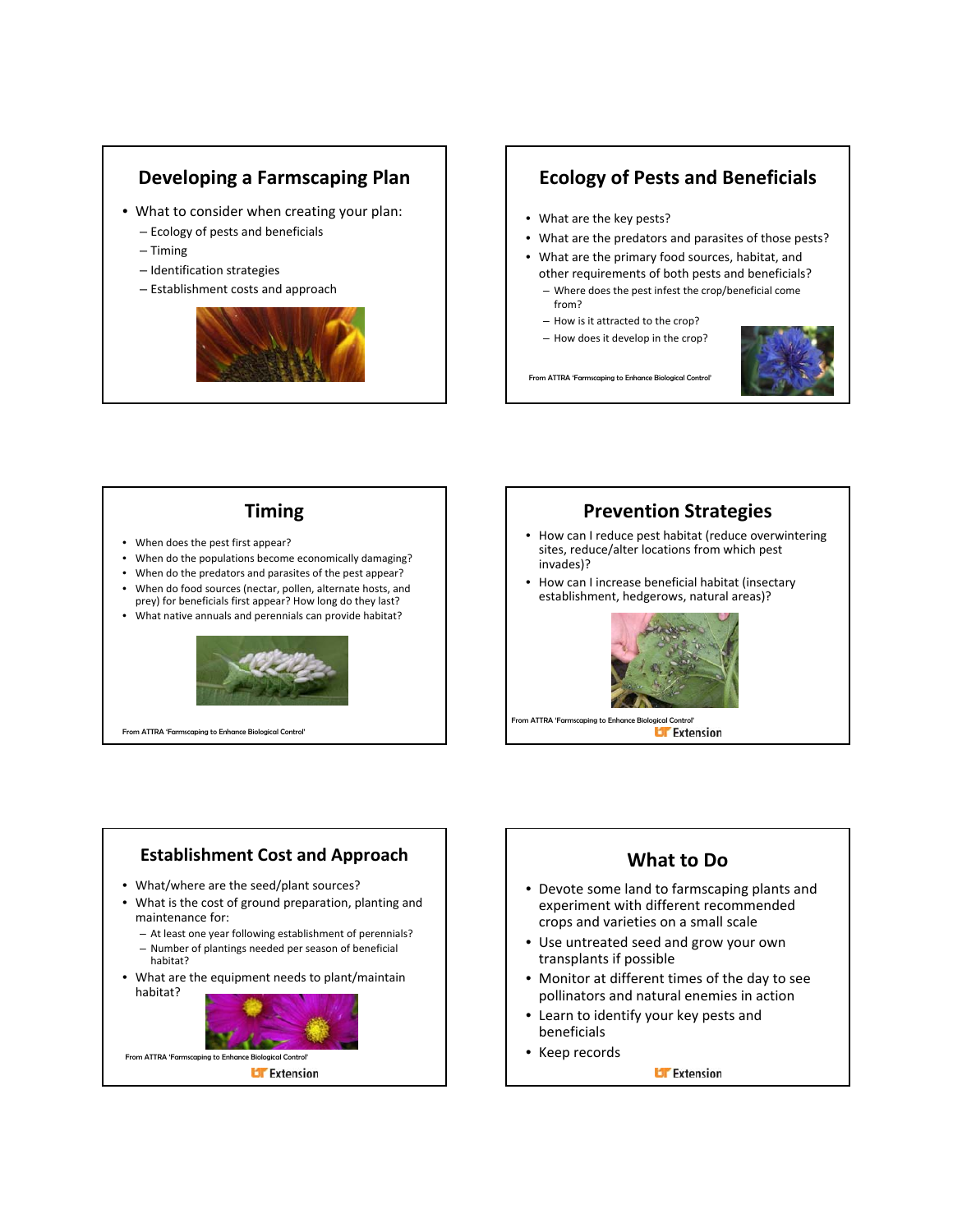### **What Not To Do**

- Don't plant a large grouping of mixed flowers and expect pest problems to disappear overnight
- Don't expect biocontrol to save your crop when pest outbreaks are above economic injury levels
- Don't use broad spectrum pesticides at the first sign of pest activity









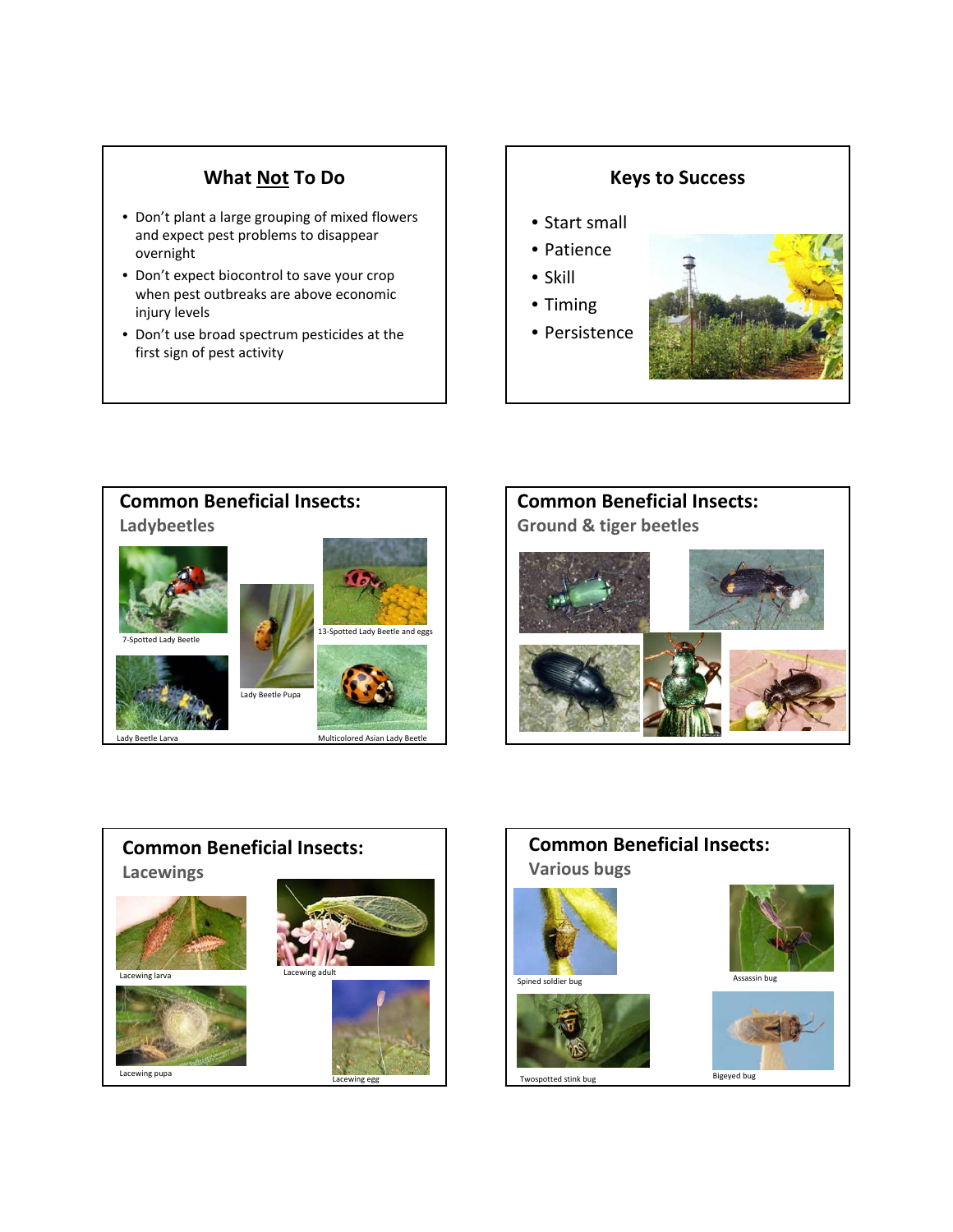### **Common Beneficial Insects: Minute pirate bugs**













www.batconservation.org

## **Guide books and web resources**

#### Photos:

http://www.insectimages.org/ http://bugguide.net

#### Guide books:

- Garden Insects of North America by Whitney Cranshaw
- Natural Enemies Handbook by Flint and Dreistadt
- Peterson Field Guides

Attra: 'Farmscaping to Enhance Biological Control' (http://attra.ncat.org/attra‐pub/PDF/farmscaping.pdf)

Resource Guide for Organic Insect & Disease Management http://www.nysaes.cornell.edu/pp/resourceguide/